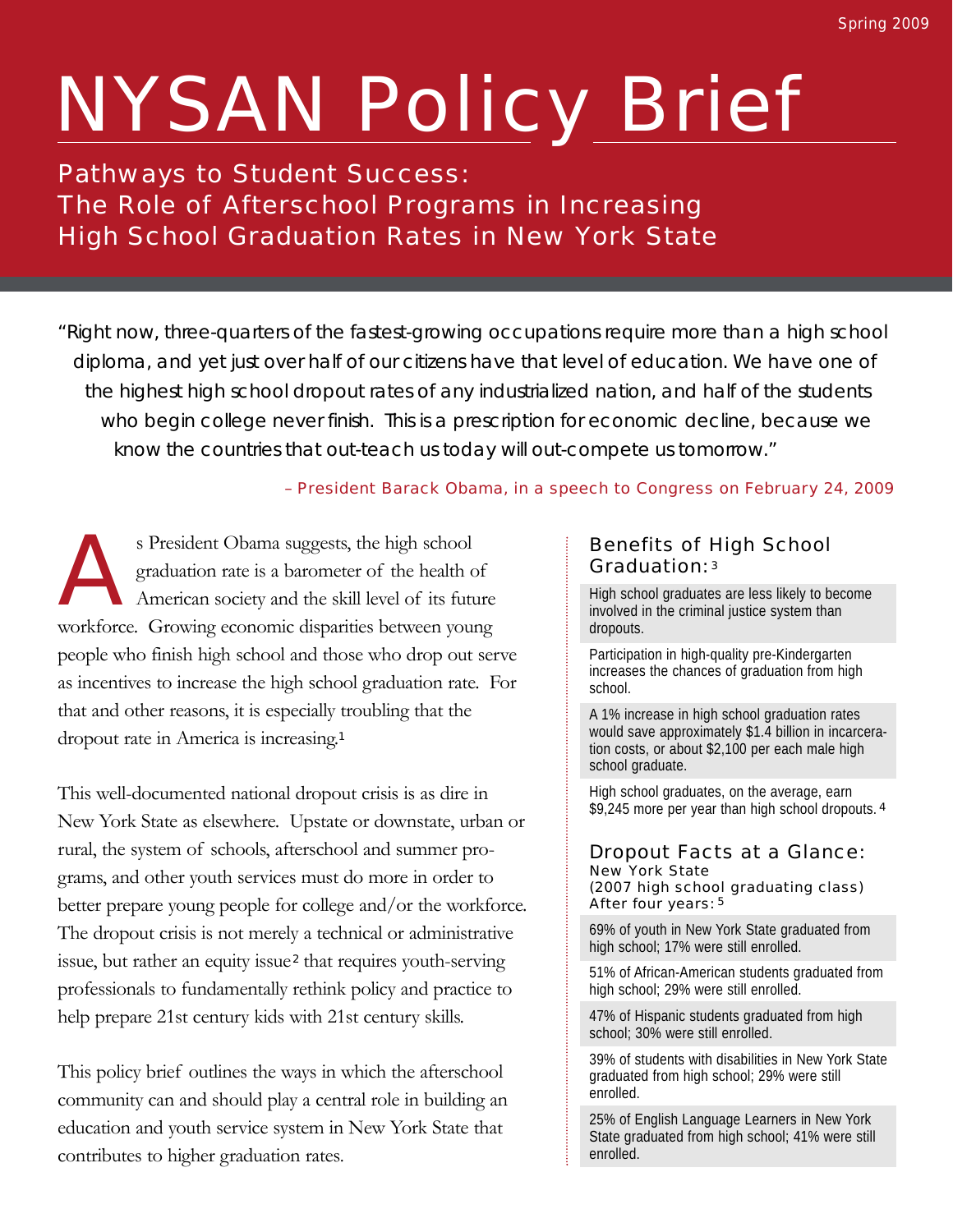# Linking Afterschool to Dropout Prevention and Student Engagement

The services provided by high-quality afterschool programs help prevent students from disengaging from school and dropping out, and support and expansion for high-quality afterschool programs is critical. These programs can be especially crucial in reaching young people who are most at risk at turning points as they transition from middle school to high school and are searching for meaningful academic, vocational, and recreational activities that keep them invested in their own success. A study of a high-quality afterschool program in Los Angeles found that participants were 20% less likely to drop out of school than similar students in the district who did not attend the program.<sup>6</sup> In addition, a 2007 study in New York City found that middle school students who attended highquality afterschool programs earned more credits in the ninth and tenth grades, the years when many students disengage.<sup>7</sup>

Most students spend more than 20% of their learning time outside of school.<sup>8</sup> Coordination between the afterschool community and the K-12 education system, in addition to greater investment in expanding afterschool opportunities, will strengthen the system's overall capacity to meet students' learning needs. This can significantly increase high school graduation rates across New York State for all kids, regardless of location, race, ethnicity, or socio-economic status. While afterschool programs cannot replace the teaching and learning that must occur in school, they can complement and/or supplement what happens during the school day.<sup>9</sup> Afterschool programs are natural partners to schools' efforts to provide engaging and enriching learning opportunities that help keep kids in school.<sup>10</sup>

Quality afterschool programs support learning and development and are a necessary part of creating effective pathways for student success and are a critical ally in the high school engagement and graduation equation. These programs:

- Promote leadership development through student engagement, service, and/or employment
- Provide safety and supervision for kids, thereby decreasing the risk of kids being victims or victimizing others and reducing the incidence of risky behaviors
- Build caring relationships with adults and expand the network of role models in children's lives
- Sustain and support the efforts of effective early childhood and K-12 practice
- Offer high school students opportunities to earn credits and stipends for work done outside of school hours in their communities, providing incentives to stay in school

#### The Role of Afterschool in Dropout Prevention

Afterschool programs can contribute to students' school success and in building a sense of responsibility for themselves and to their communities. Research findings show that participation in afterschool programs is associated with a number of long-term benefits, including11:

Increased academic achievement in reading and in math

Higher self-esteem

Improved school attendance (including in high school)

Higher levels of student engagement and motivation to learn

Positive interpersonal relationships with peers

Deeper connections to school

Positive outcomes in high school credit accumulation

Increased likelihood of high school graduation Reduced delinquency

# What are 21st Century Skills?<sup>12</sup>

As education reform begins to focus on promoting 21st century skills, afterschool programs can play a central role in supporting these efforts. 21st century skills refer to what students can do, rather than the particular knowledge they possess, and are built through relevance, participation, choice, relationships, and rigor. 21st century skills often include the following attributes, many of which are hallmarks of high-quality afterschool programs:

Information and media literacy

Communication skills and teamwork

Critical and systems thinking

Problem solving

Creativity and intellectual curiosity

Self-direction

Social responsibility

Global awareness

Financial, economic, and business literacy·

Civic literacy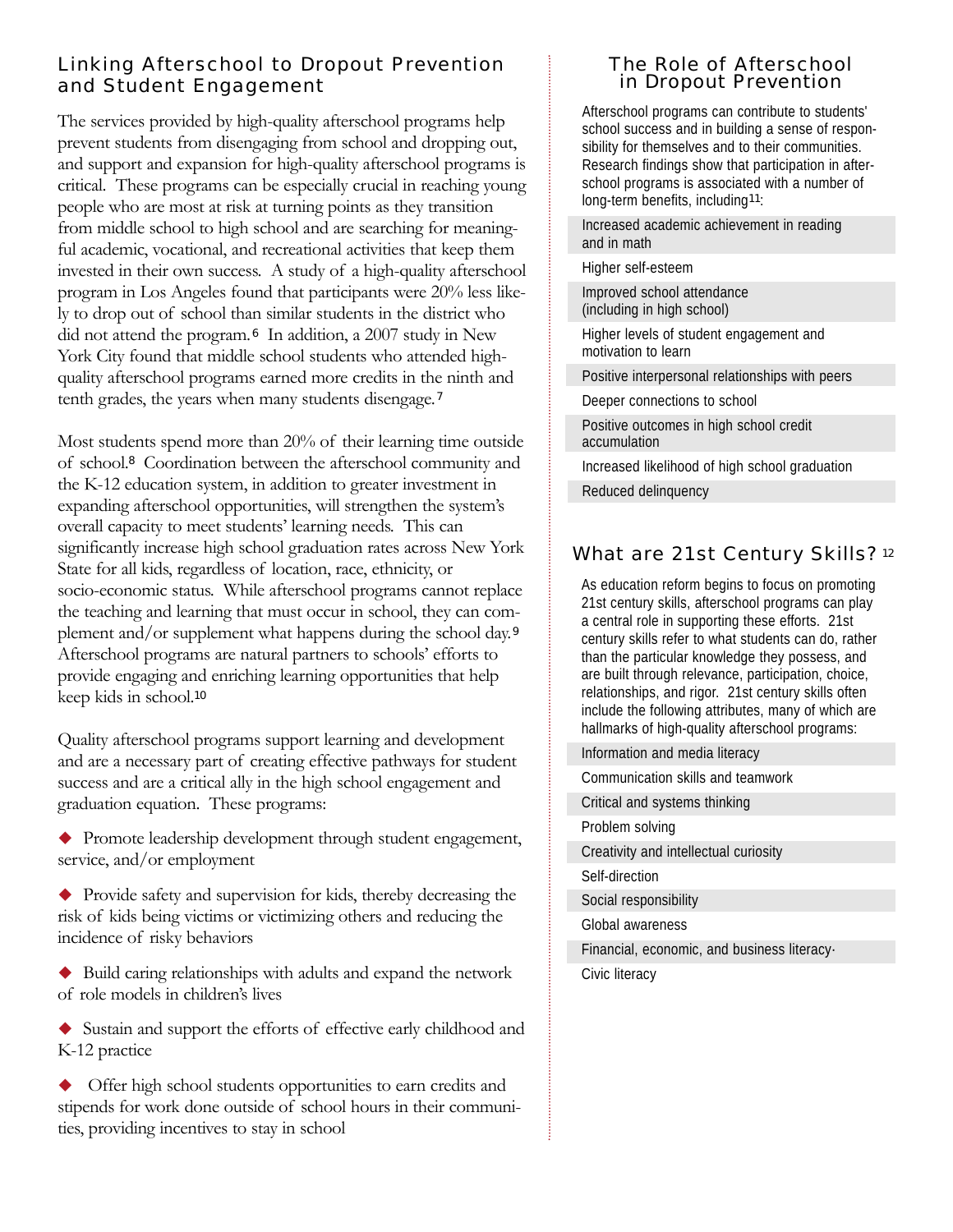# Policy Recommendations

In order to create a youth-serving system that leads all young people to high levels of achievement as high school graduates and beyond, elected officials and education policymakers should consider a range of strategies to address student engagement and dropout prevention.

#### (1) Engage diverse stakeholders from a variety of disciplines and sectors:

 Educate and include business leaders, community groups, and others vested in community development in supporting workforce development by employing older youth.

 Include afterschool program staff - many of whom have built caring relationships with students - as part of a more 'personalized' high school experience.

 Engage community colleges by encouraging them to participate in school and community-based organization (CBO) partnerships aimed at re-engaging dropouts or those at risk for dropping out.

 Include a full range of stakeholder organizations, including schools, afterschool programs, CBOs, and social service agencies, as part of dropout prevention plans.

## (2) Transform educational experiences for youth:

 Minimize grade repetition (which increases disengagement and the odds of dropping out) by increasing attention to student engagement in collaboration with high-quality afterschool programs.

 $\blacklozenge$  Increase access to summer learning opportunities, many of which are operated by CBOs, particularly high-quality middle school to high school bridge programs that help 9th graders be promoted to 10th grade, a key factor to improving the odds of graduation.

 Include the afterschool community, including local and regional networks, in policy development and implementation of strategies in school districts, regional student support services centers, and statewide efforts.

 Identify and share best practices and models at the regional and state level.

## (3) Develop a comprehensive and systemic response:

 Provide a role for afterschool programs as districts develop multiple pathways and/or credit recovery strategies for students to stay on track toward earning a recognized credential.\*

 Encourage shared professional development between school-day staff and afterschool staff to create strategies for increasing student engagement, aligning curriculum or content, and learning from data.

 Rethink how schools use time by considering an expanded school day or year in order to provide students with a broader range of developmentally appropriate options to support their success.

## (4) Prepare for federal policy developments, <sup>13</sup> such as:

 Expansion of the federal Adult Education and Family Literacy Act, which would make it possible for out-of-school youth to enroll in education and literacy programs in local schools, libraries, and CBOs.<sup>14</sup>

 The Graduation Promise Act, which is incorporated into early drafts of the reauthorization of the Elementary and Secondary Education Act (ESEA) and provides \$2.4B in support of struggling high schools.

 The renewal of the Higher Education Act, which includes developing alternative pathways to graduation that allow students to work toward their diplomas while accruing college credits.

# Conclusion

Re-engaging students at risk for dropping out of high school requires policy responses and changes to practice. Many are disconnected from school, have learning or developmental disabilities, come from under-resourced communities, or are English Language Learners. Afterschool programs are well-positioned to support the work of schools by giving students opportunities to form close, informal relationships with adults, by providing academic supports, and specifically targeting the social, emotional, and leadership development of youth.

\* While a general equivalency diploma (GED) can be a viable option, research suggests that receiving a GED does not yield equivalent benefits as a high school diploma. In the United States labor market, people with<br>GEDs pe